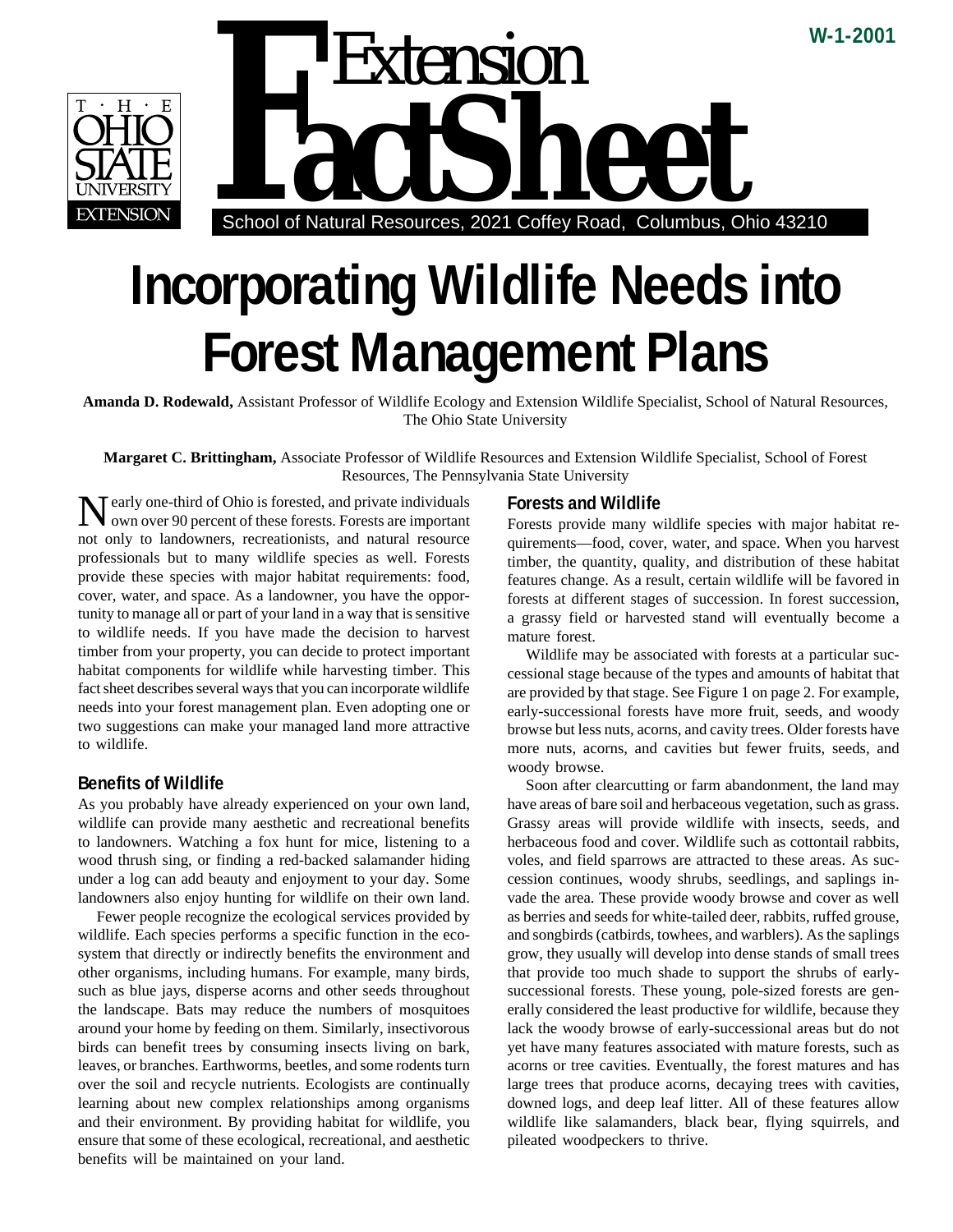

*Figure 1: The above figure shows forest succession and examples of associated wildlife.*

Depending on the type of harvesting you use, you will be creating or maintaining different successional stages of forest and, as a result, favoring different groups of wildlife. For example, clearcut stands will attract animals, such as eastern cottontail and chestnut-sided warbler, that use shrubs and saplings but will not be regularly used by species that require mature forests. Harvesting methods that retain large numbers of overstory trees can usually still provide suitable habitat to many forest animals, such as ovenbird, wood thrush, and scarlet tanager. Some wildlife species, like the pileated woodpecker, are called habitat specialists and will only be found in forests of one successional stage. Other wildlife are habitat generalists, such as deer, and they may occur in forests of any age.

In addition to requiring particular successional stages, wildlife also differ in the amount or location of the habitat they require. Some area-sensitive species require large amounts of land, whereas other species can live on small parcels of habitat. Many forest songbirds, such as wood thrush and scarlet tanager, are known to be area-sensitive. Location of habitat can also influence wildlife. Even if suitable habitat is available, some species will avoid using areas near a habitat edge (junction between two habitat types). These species are often referred to as interior species and include animals like salamanders and many warblers. Other wildlife, such as turkey, grouse, and deer, prefer using edges of habitat because of the abundant browse and vegetation usually present.

### **What Can You Do?**

As a landowner, you have the opportunity to manage all or part of your land in a way that is sensitive to wildlife needs. The first step is to define your objectives in terms of income, timber, firewood, wildlife, watershed protection, and aesthetics. In addition to defining your overall goals, you also need to decide on your objectives in terms of wildlife management. For example, do you want to manage only for specific game species, or do you want to manage for species that use mature forests? The next step is to contact a professional forester or a wildlife biologist. Be sure to specify your objectives to that person. Make it clear that you want to incorporate wildlife needs into the timber-harvest plan.

## **Forest Management Approaches**

There are two very different approaches to forest management: even-aged and uneven-aged management. Even-aged forest management removes most overstory trees from a stand. Examples are clearcuts (all trees removed), seed-tree cuts (a few trees are left standing to be sources of seeds for regeneration), and shelterwood cuts (more trees are left to provide shelter to regenerating trees). These methods work best when you are trying to regenerate trees that are not tolerant of shade, such as oak. Because the trees will regenerate at the same time, evenaged methods create stands dominated by one age class. Uneven-aged management creates stands with at least three tree age classes by cutting scattered individual trees (single-tree selection) or small groups of trees (group selection). Because stands treated with uneven-aged techniques retain many overstory trees, shade-tolerant tree species, like maple and beech, regenerate best in these stands. Uneven-aged management also may be a good strategy on small parcels of forest if landowners want to realize both timber and wildlife benefits. Based on your goals, the type of forest you have, and other site characteristics, a professional forester can suggest which method is appropriate for your land.

Even-aged and uneven-aged management approaches differ greatly in which wildlife are favored by creating either earlyor late-successional stands. From a wildlife perspective, the "best" approach depends on the availability of nearby habitat and the sensitive wildlife species in your area. For example, if you have one of the only large tracts of forest within several miles, then forest wildlife may rely heavily on your land for habitat requirements, and an uneven-aged approach may be best. However, if your land is within a highly forested area, then an open or shrubby harvested stand produced by even-aged techniques might provide important habitat for wildlife associated with early-successional forest.

# **How to Incorporate Wildlife Needs into Your Forest Management Plan**

**Protect unique or important habitat features, such as vernal pools and spring seeps.** Vernal pools are temporarily filled with water during rainy seasons, and they are critical breeding and hibernating grounds for amphibians because they do not contain fish and other predators. Spring seeps are small streams or ponds with year-round water from belowground sources. Seeps are particularly important in the winter, because they are less likely to freeze and be covered by snow. In addition, important food resources, such as herbaceous vegetation and insects, are often abundant near seeps. Harvesting near pools and seeps can destroy the habitat they provide by affecting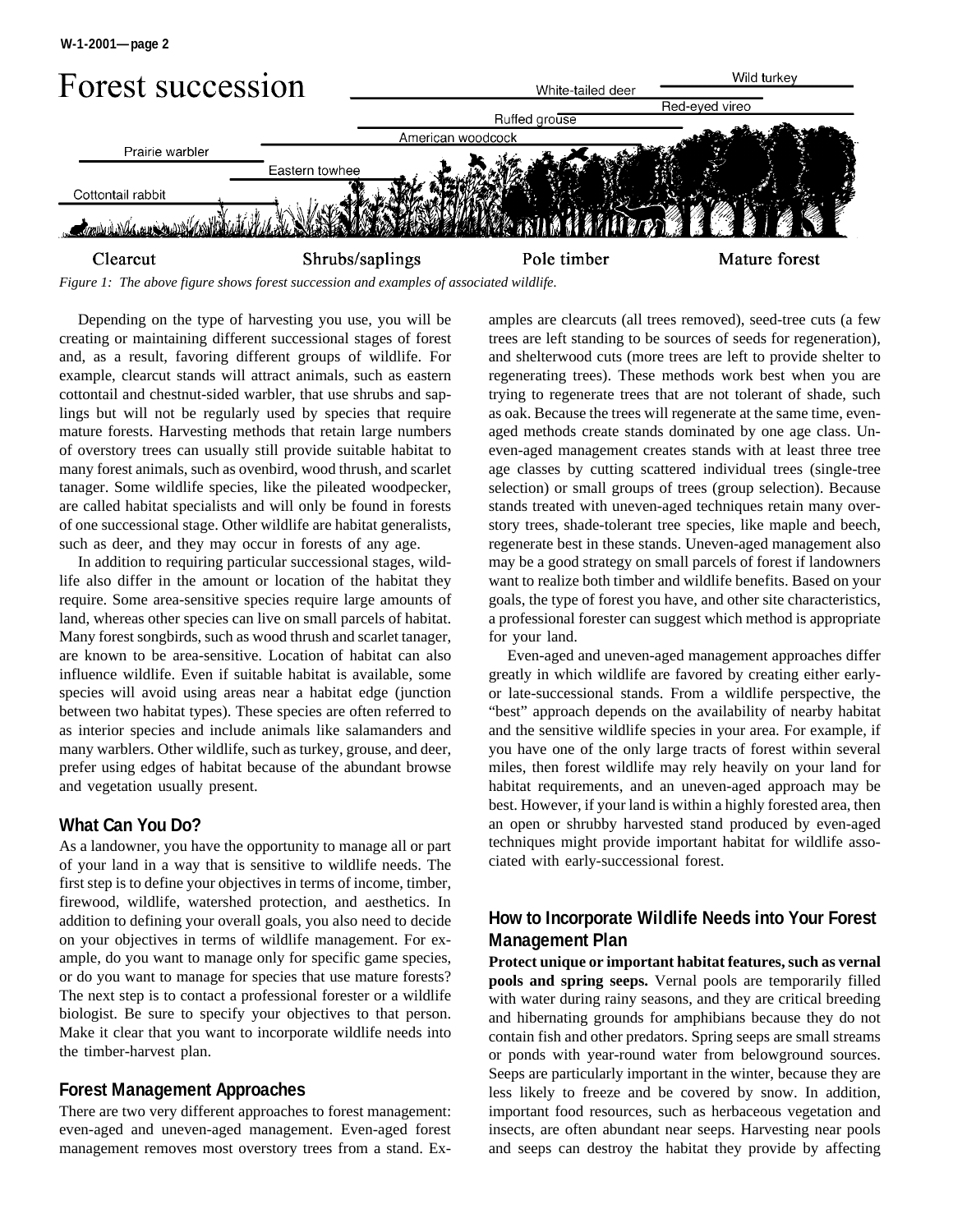water temperature and quality as well as adjacent food and cover. If possible, do not harvest within at least 100 feet of these important habitat features.

**Retain buffers along streams.** Riparian habitats perform critical ecological functions as well as provide habitat for a rich diversity of flora and fauna. Harvesting near streams not only destroys riparian habitat for terrestrial wildlife but also harms aquatic habitat by increasing water temperature and sedimentation. To reduce the negative impacts, leave buffer strips of unharvested trees (at least 50–100 feet wide) along both sides of streams. Remember to keep roads and skid trails at least 50 feet away from water and minimize the number of stream crossings for roads. If you are logging on a slope, these buffers should be wider.

**Do not harvest all trees.** Retain some live overstory trees in a variety of species and size classes. More wildlife will use harvested stands that contain residual trees because of the perching, nesting, and foraging opportunities they provide. In addition, by retaining at least one individual tree of every species on your land, you increase the probability of some seed production every year. Sometimes retaining a single mature tree of a species uncommon to your woodlot can preserve wildlife values not provided by a common tree species. Aside from providing food and cover to wildlife, the retention of overstory trees and snags can accelerate regeneration of clearcut stands because birds that perch on trees may excrete seeds.

**Enhance the vertical structure within the stand.** Some animals forage or nest only in small saplings or shrubs, whereas others spend most of their time in the forest canopy. By retaining trees, saplings, and shrubs in a variety of size classes, you can provide more vertical layers of forest to wildlife.

**Retain decaying and dead trees (snags).** Woodland owners are often encouraged to remove dead or decaying trees since they have little market value, but these trees are important to wildlife, especially because decay is a slow process. For wildlife use, snags should be greater than 8 inches diameter breast height (dbh). Leaving all standing dead trees is best for wildlife, but at least one large (greater than 18 inches dbh) cavity tree per few acres is needed for larger species that use cavities, such as wood duck, pileated woodpecker, and mergansers. Beech, basswood, and aspen are generally good cavity-producing trees. A professional forester can evaluate any safety threats posed by a particular snag and then recommend actions that you can take to minimize the risk.

**Retain dead and down wood.** Many animals, especially salamanders and small mammals, use logs, slash, and other woody debris for cover, dens, nests, foraging sites, and even as places for courtship displays. If possible leave large logs that will last longer than small logs. Also, try to leave some woody debris in piles to prevent quick decay, especially in wet sites. Brush piles can be placed anywhere but are most useful near edges, food sources, water, or areas with little cover.

**Create irregular rather than straight or abrupt edges to the cut, and reduce the contrast between habitats at edges.** Some wildlife, such as salamanders and certain forest birds, avoid using abrupt edges, and those that use them may experience high rates of predation. Edges are often associated with higher amounts of nest predation, fewer food resources for

### **Which live trees should you retain?**

- Try to retain some of each tree species on your land. If possible, retain several individuals of each species within the stand.
- Retain trees that produce mast, such as beech, oak, cherry, and dogwood. Mast refers to fruits and seeds of trees and shrubs; it's an important food source for many wildlife. Hard mast (e.g., acorns and beechnuts) is especially important in the fall and winter diets of many wildlife such as white-tailed deer, black bear, wild turkey, woodpeckers, and squirrels. To select trees that have steady seed production potential, choose trees of large size and moderate age with full, rounded crowns. Soft mast (e.g., cherries and grapes) is produced by fruiting trees, shrubs, and vines. Fruiting trees along woodland edges are especially valuable because sunlight stimulates heavy fruiting.
- Retain small groups of conifers (such as pine and hemlock). Because they keep their needles year-round, conifers provide important winter cover for wildlife, especially in snowy areas. Their seed-bearing cones also are a food source for many animals.
- Leave some long-lived trees, such as white oak, sugar maple, yellow birch, American beech, white ash, and red oak.
- Leave small groups of trees. This will provide small islands of habitat for wildlife as well as make trees more stable and resistant to wind.
- Leave trees with loose, rough, or deeply furrowed bark to provide foraging sites for birds that glean insects from bark. Loose bark may also provide roost sites for bats and nest sites for brown creepers.
- Retain living trees with cavities. Tree cavities provide shelter, dens, nests, and foraging sites for many wildlife species. In Ohio, over 50 species of birds and mammals use tree cavities. Some damaged young trees also can be reserved to provide future cavity trees. Trees with fungal conks, dead branches, old scars, and soft or decaying wood (especially heartrot) are good indicators of cavity potential.

some species, warmer air and soil temperatures, drier conditions, and more wind than interior forest. Edges between very different habitats, like between a mature forest and agricultural land, are abrupt and high-contrast. These edges generally have more negative "edge effects" than gradual or low-contrast edges. In addition, edge-adapted species, such as deer, may prefer gradual edges that provide both cover and foraging opportunities. Low-contrast, gradual edges can be made by allowing shrubs, saplings, and some overstory trees to remain along the harvest boundary. Edges can be feathered by retaining more trees closer to the forest interior and gradually fewer trees closer to the harvest area. See Figure 2 on page 4.

**Leave large patches of forest close to other forest patches.** If you are trying to manage for forest-associated species, then you need to consider patch size (how large a piece of habitat is) and the amount of isolation (how far that patch is from other